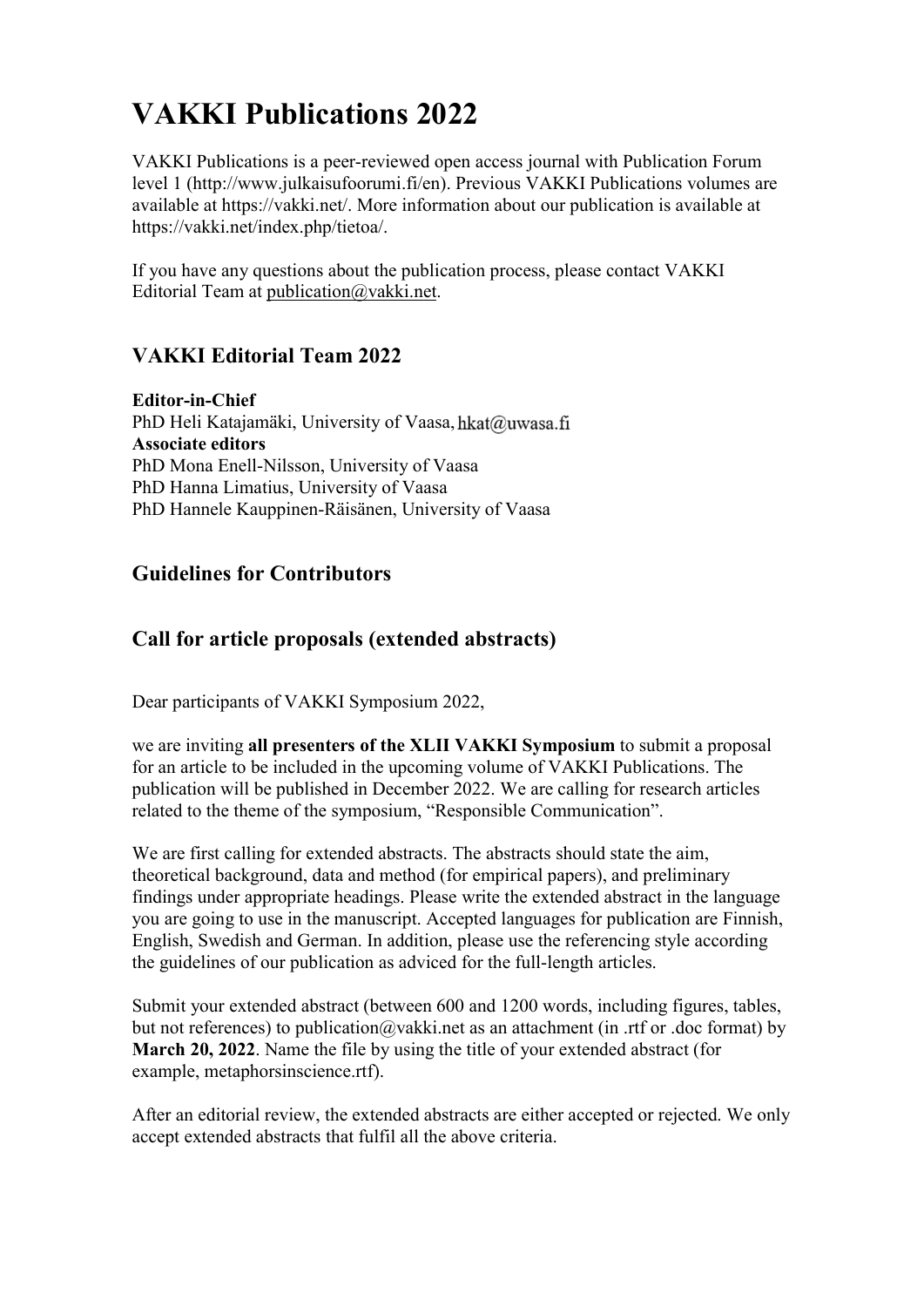# Call for article proposals (full-length manuscripts)

Dear Authors,

Deadline for submission of full-length manuscripts (based on the accepted extended abstracts) is May 15, 2022. Please submit your manuscripts as a file attachment (in RTF, DOC or DOCX format) to **publication@vakki.net**. Name the file by using the title of your paper (for example, metaphorsinscience.rtf). Accepted languages for publication are Finnish, English, Swedish and German.

In order to be accepted for publication, we expect that manuscripts state the aim, theoretical background, data and method (for empirical papers), findings and conclusions. Manuscripts that have already been published will NOT be accepted.

Manuscripts will be selected for publication through a double-blind peer review process, which means that both the reviewer and author identities are concealed from the reviewers, and vice versa, throughout the review process. Please follow these guidelines carefully to facilitate the publication process.

# Guidelines for the full-length articles

1. Please include your contact information, the title of the paper and institutional affiliation(s) in a separate document (e.g. firstname\_surname.rtf). Since papers are blind peer-reviewed, the paper itself should not refer to your name(s) or contain other identifying marks. Cite your own previous work(s) as you would cite the works of other authors.

2. Manuscripts must not exceed 14 pages (including figures, tables, but not references and one appendix). Plenary paper manuscripts must not exceed 20 pages (including figures, tables, but not references and one appendix).

3. Please use 1.15 (14 pt) line spacing. The font should be set to Times New Roman (12 pt). Set the width of all margins (left, right, top and bottom) to 3 cm. Please use page numbering and place the numbers at the top of the page.

4. The first page of the manuscript must contain the title of the paper (18 pt font), the abstract in English, and 3–5 keywords (in the same language as the article, in alphabetical order) characterizing the text. The article itself should also start on the first page. The font used in the abstract should be Times New Roman (10 pt), and the line spacing should be set to 1. The maximum length of the abstract is 15 lines.

5. Use numbered headings for different parts of the article, e.g. 1 Background and Aims, 2 Material, 3 Method etc. In English headings, capitalize the first letter of every content word.

6. Do not indent the first lines of paragraphs: leave a blank line between paragraphs instead. Do not use hyphenation at the end of lines. Turn off automatic hyphenation in your word processor.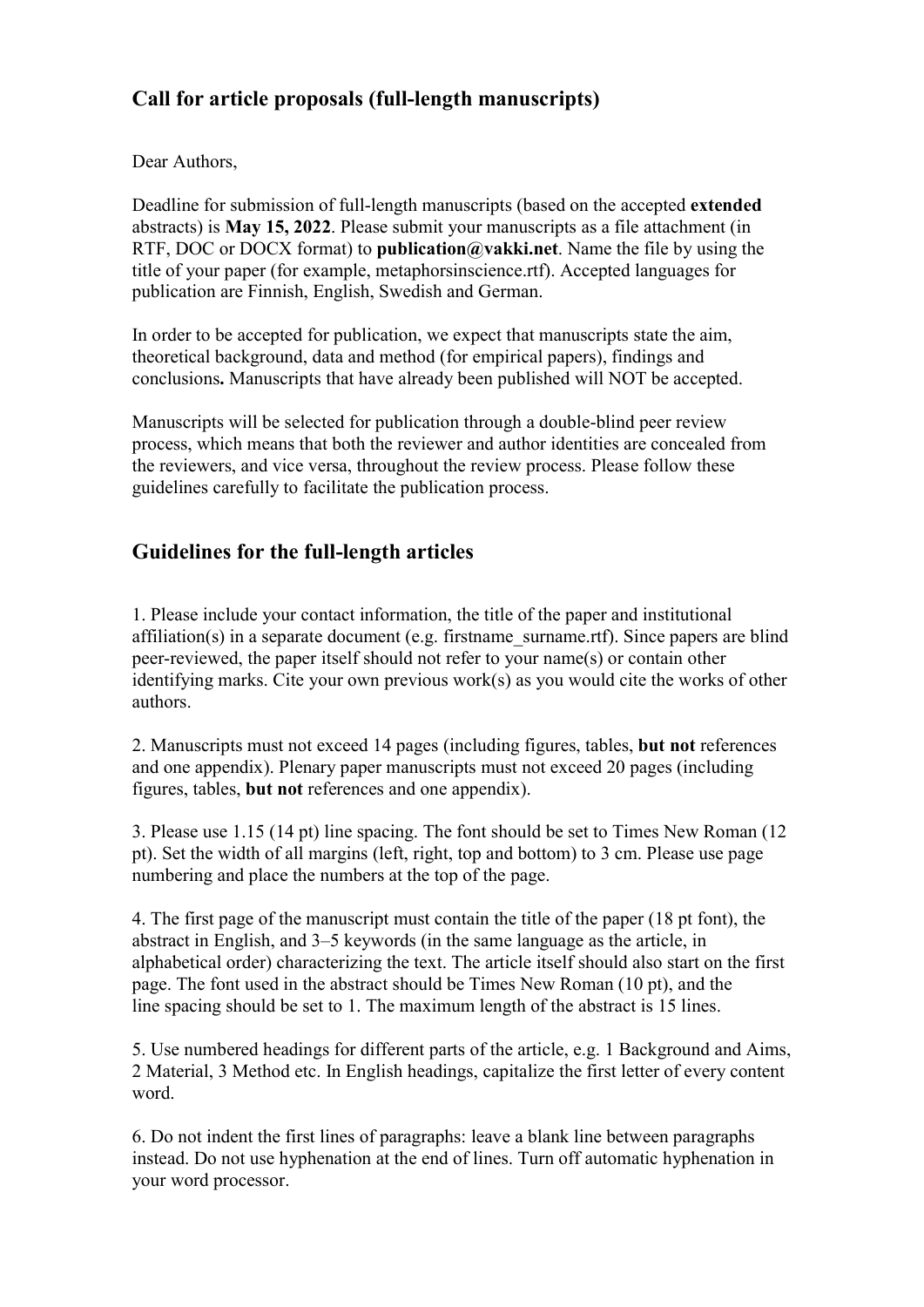7. Please mark direct quotations by using quotation marks. Direct quotations longer than 3 lines and all longer examples should be given as indented (1 cm) paragraphs (10 pt font, line spacing: 1). If you give examples, please number them consecutively: (1), (2), (3)… Brackets are used only in connection with the example itself, not when referring to the example in the text.

8. Illustrations, graphics, tables, etc. should be included in the paper itself (i.e. do not send them separately as file attachments) and they should have titles. Please number all illustrations, graphics and tables etc. consecutively, and always refer to them in the text using the number in question.

9. Use italics or bold for emphasis; avoid underlining.

10. Avoid using footnotes (10 pt font, line spacing: 1). Do not use endnotes.

11. If you present examples that are in language(s) other than the article is written in, please provide your own translations of the examples and either place both language versions in the text or list the originals in an Appendix (at the end of the paper).

12. The referencing system used in VAKKI publications is based on the Harvard/CBE system. Please see the examples below for details.

References in the text: Sihvonen (2016), in a paper on... Villi (2012a: 620) states that...

Further exploration of this aspect may be found in many sources (e.g. Kangasharju, Säntti & Piekkari 2010: 13; Aaltonen 2005: 190).

13. References at the end of the text (Works Cited) should be arranged alphabetically according to the author's last name (10 pt font, line spacing: 1, indentation: hanging 1 cm). Italicize the titles of books and journals as instructed below.

#### Books:

Bhatia, V. K. (2004). Worlds of written discourse: A genre-based view. Continuum.

## Articles in journals:

Stommel, W., Paulus, T. M. & Atkins, D. P. (2017). "Here is the link": Hyperlinking in service-focused chat interaction. Journal of Pragmatics 115, 56–67.

## Articles in edited volumes:

Nuopponen, A. (2000). Satelliter och system – att integrera begreppssystem i terminologiarbetet. I: A. Nuopponen, B. Toft & J. Myking (Red.). I terminologins tjänst. Festskrift för Heribert Picht på 60-årsdagen. Vasa universitet. 128–145.

Van De Mieroop, D. (2020). Applying the Narrative Dimensions Model. In: H. Hirsto, M. Enell-Nilsson, H. Kauppinen-Räisänen & N. Keng (Eds.). Workplace Communication III. VAKKI Publications 12. 14–31. Available at: https://vakki.net/index.php/2020/12/31/workplace-communication-iii/ (cited 31.3.2020).